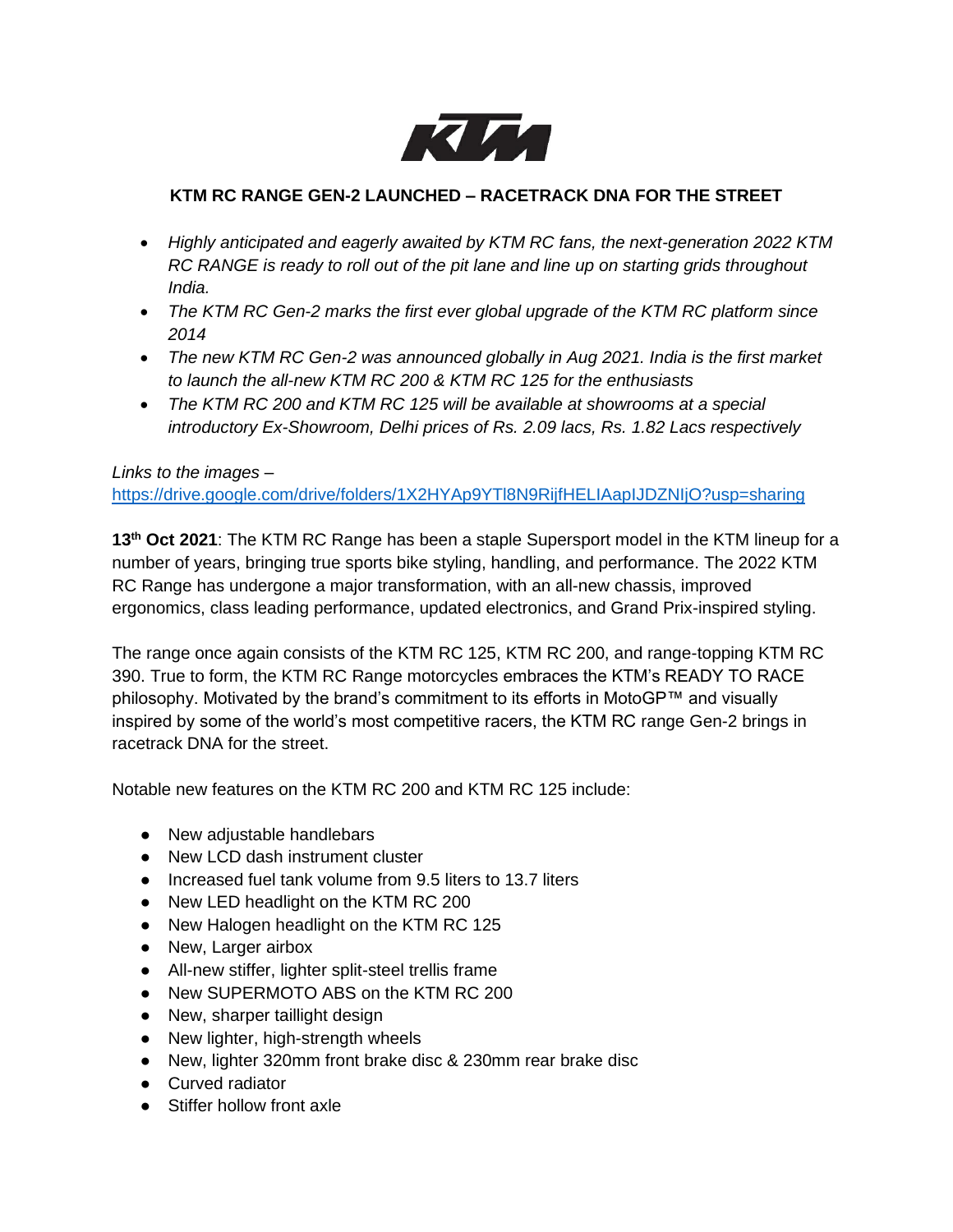- Wind screen with unique laser texture
- Integrated front position lamp with front blinkers
- Aluminum cast and split pillion grab

The India version of the KTM RC 200 Gen-2 retains all the above features as in the international version and comes in with an additional upgrade of all-new full LED headlamp unit.

Boasting race-inspired lines and two new colorways which clearly define the sporty character of the KTM RC 200 and KTM RC 125 Gen-2, this redesign has been purposely undertaken to optimize the aerodynamic properties due to higher top speeds. This has been achieved thanks to a computational fluid dynamics design process, which has reshaped the RC for both style and real-world function.

The KTM RC Range Gen-2 features an all-new chassis - a steel trellis frame with bolt on subframe, lightweight wheels & brakes. With **fully adjustable handlebar risers**, the KTM RC Range combines track day ergonomics and everyday usability into a refined racing machine.

With a collection of premium parts in the KTM RC 200 and KTM RC 125 such as a WP APEX big piston fork in the front and a new WP APEX shock absorber in the rear, all-new **LCD dash display**, all-new **LED headlamps** in the KTM RC 200, all-new halogen headlamps in the KTM RC 125, new ABS with Supermoto mode makes it class leading against other Supersport machines in India. All-new larger **13.7-liter fuel tank** provides best in class fuel capacity meaning you can go further, faster for longer.

KTM RC Range is powered by a state-of-the-art, liquid-cooled, single-cylinder 4-stroke engine with twin overhead camshafts, four valves, and electronic fuel injection. The **new larger airbox** allows the KTM RC Range to breathe easier, providing improved responsiveness and increased torque giving it an impressive off the line launch putting the KTM RC Range well and truly a head of the pack.

The **new curved radiator** ensures superior cooling for the engine. This improves airflow throughout the engine allowing the KTM RC Range to run cooler, giving it the optimal performance temperature needed to hit the apex, lap after lap, or charge through rush-hour traffic.

As a true sports bike, special care has been taken in improving the overall ergonomics of the KTM RC Range. For example, the knee area is now ergonomically developed to allow for more rider movement, being as narrow as possible with the largest possible contact area.

The new bodywork is designed for optimized wind and weather protection, enhanced heat management by using a combination of inner and outer body panels to direct airflow away from the rider, and not to mention a striking visual presence.

Speaking on the occasion, **Mr. Sumeet Narang – President, Pro-Biking Business unit at Bajaj Auto Ltd.** said – "The KTM RCs are race-bred machines with its technology & form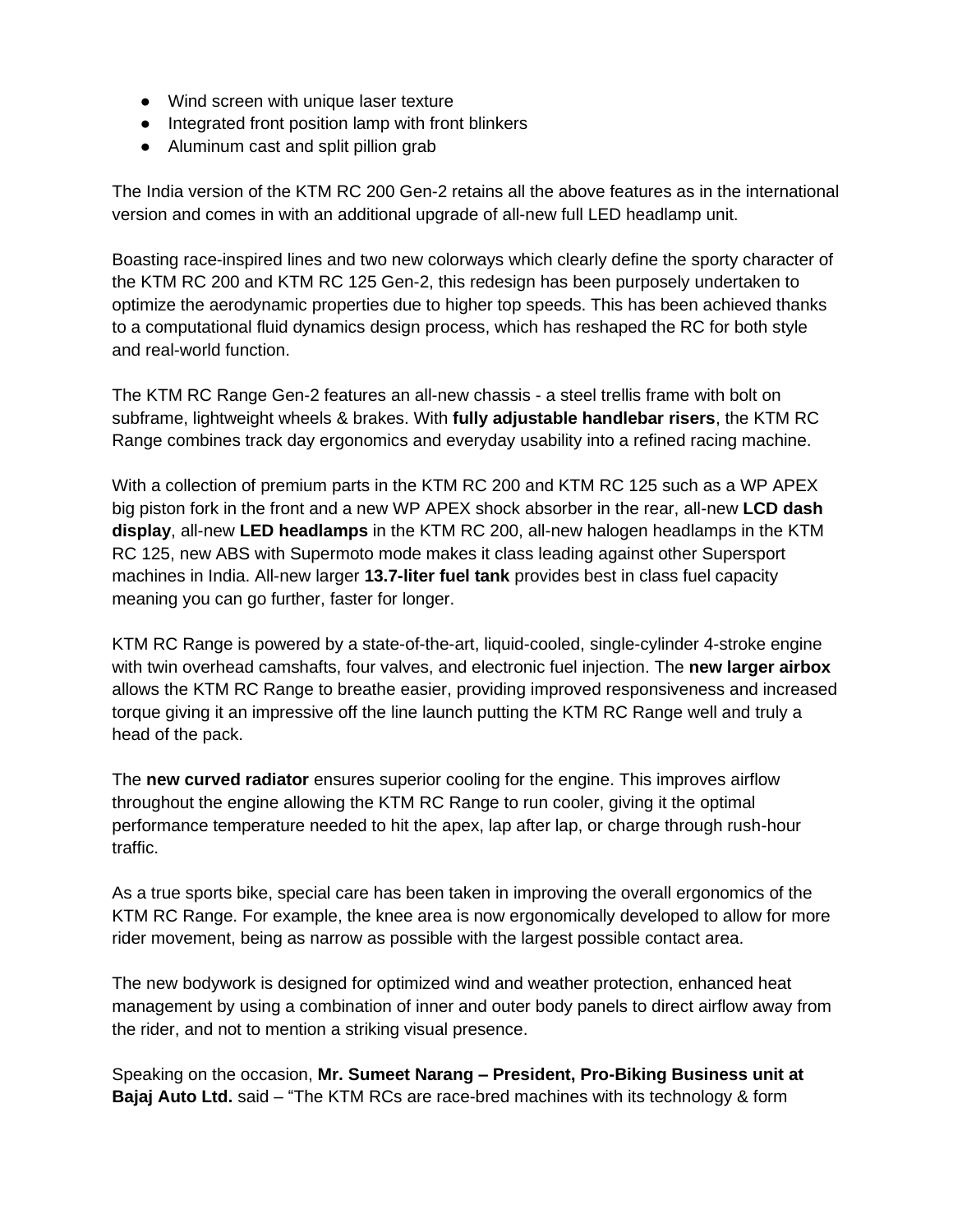inspired from the MotoGP racer– KTM RC 16. The fully faired motorcycles have a strong and growing contribution to the KTM portfolio. Also, the enthusiasts of SuperSport motorcycles in India prefer aggressive sharp looks coupled with exciting features. With a slew of upgrades, the new generation of the KTM RC 200 looks set to extend its lead in the premium performance motorcycle segment, bringing real racetrack inspired DNA to the streets. While the KTM RC range Gen-2 will be available in global markets by 2022, the KTM RC 200 Gen-2 will be available for the Indian motorcycle enthusiasts from October 2021. The KTM RC 125 Gen-2 will be available from November 2021. We are celebrating 10 years of KTM's presence in the Indian market this year, and we are excited to announce the all new KTM RC 200 and KTM RC 125 at a special introductory price of Rs. 2.09 lacs (Ex-SR, Delhi) and Rs. 1.82 Lacs (Ex-SR, Delhi) respectively to mark the occasion."

Bookings for the KTM RC 200 Gen-2 and KTM RC 125 Gen-2 are open at all KTM showrooms. The production of KTM RC 200 has started and will be reaching the showrooms soon. The KTM RC 125 will start reaching showrooms from next month.

The KTM RC 200 Gen-2 will be priced at Rs.2,08,717 (Ex-Showroom, Delhi) which is the same price as the ongoing model. The KTM RC 125 Gen-2 will be priced at Rs. 1,81,913 (Ex-Showroom, Delhi). Prospects can avail special finance schemes, with downpayment starting from Rs. 24,000.

The globally unveiled KTM RC 390 Gen-2 will be launched in India in a few months' time. Stay tuned to KTM India website & social media platforms.

*KTM RC 200 Model page:* <https://www.ktm.com/en-in/models/supersport/ktm-rc-200-2022.html> *KTM RC 125 Model page:* <https://www.ktm.com/en-in/models/supersport/ktm-rc-125-2022.html>

Follow KTM on YouTube:<https://www.youtube.com/c/KTMIndia-ReadyToRace> Instagram: [https://www.instagram.com/ktm\\_india/](https://www.instagram.com/ktm_india/) Facebook:<https://www.facebook.com/indiaktm>

## **About KTM:**

True to its "Ready to Race" philosophy, KTM has an unparalleled legacy in motorsports with over 300+ world championships spanning over 66 years since 1953. Since its entry into India in 2012, KTM has grown its presence to over 347 cities and 468 stores. KTM has built a strong customer base of over 2.7 lakh biking enthusiasts in this short time, making India the largest global market for KTM. The partnership of Bajaj Auto Limited and KTM is over 13 years old, with Bajaj Auto Limited owning ~48% stake in KTM AG.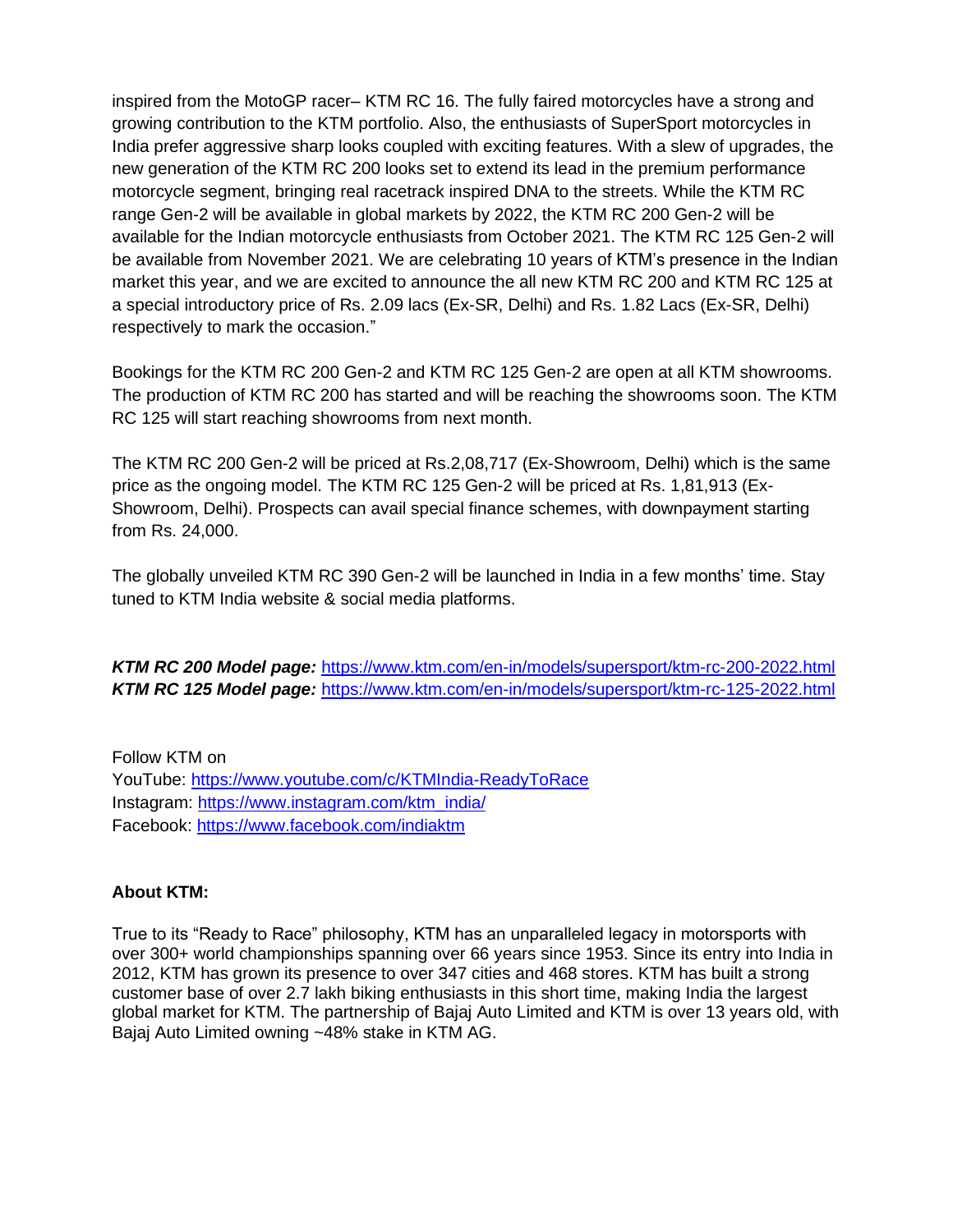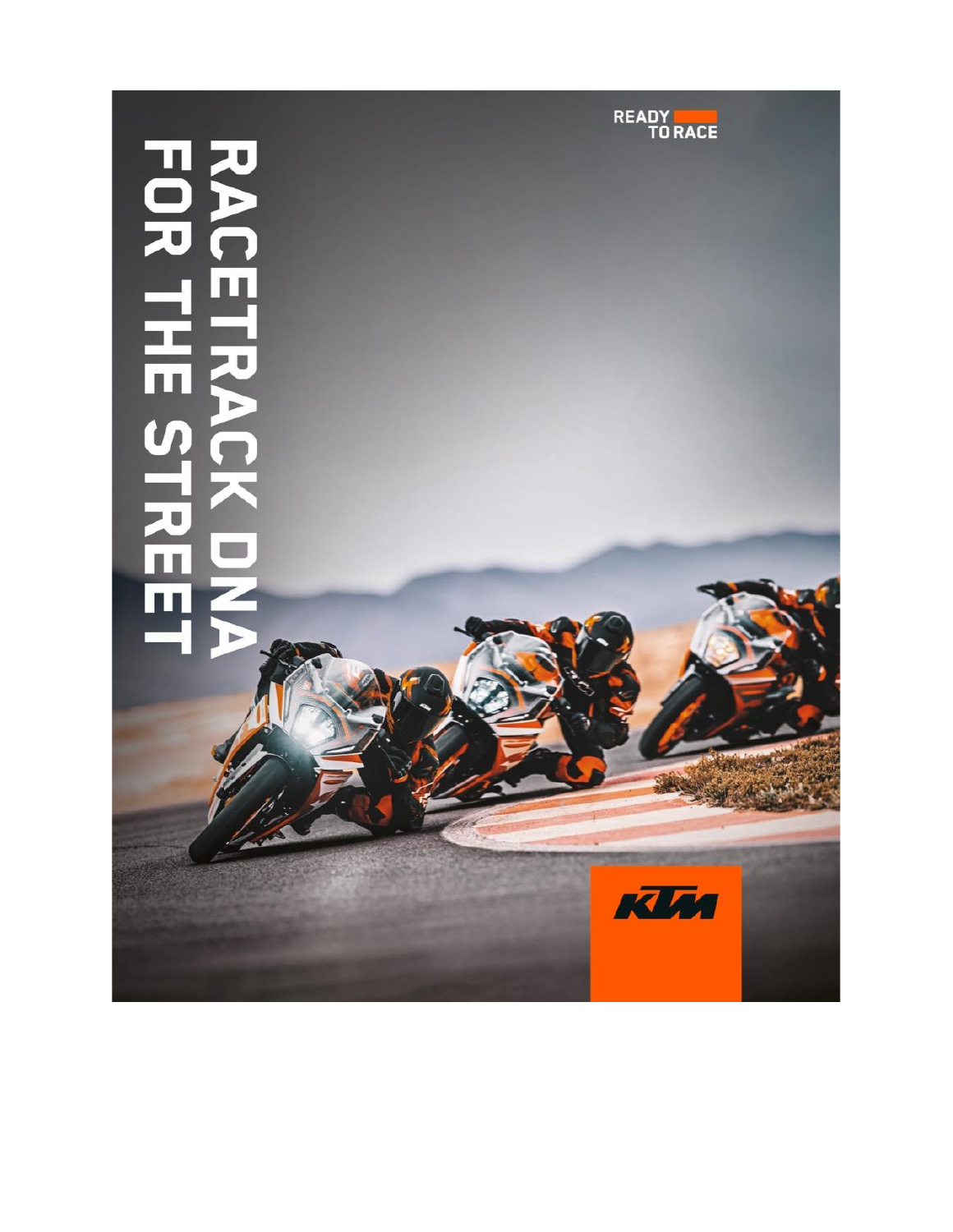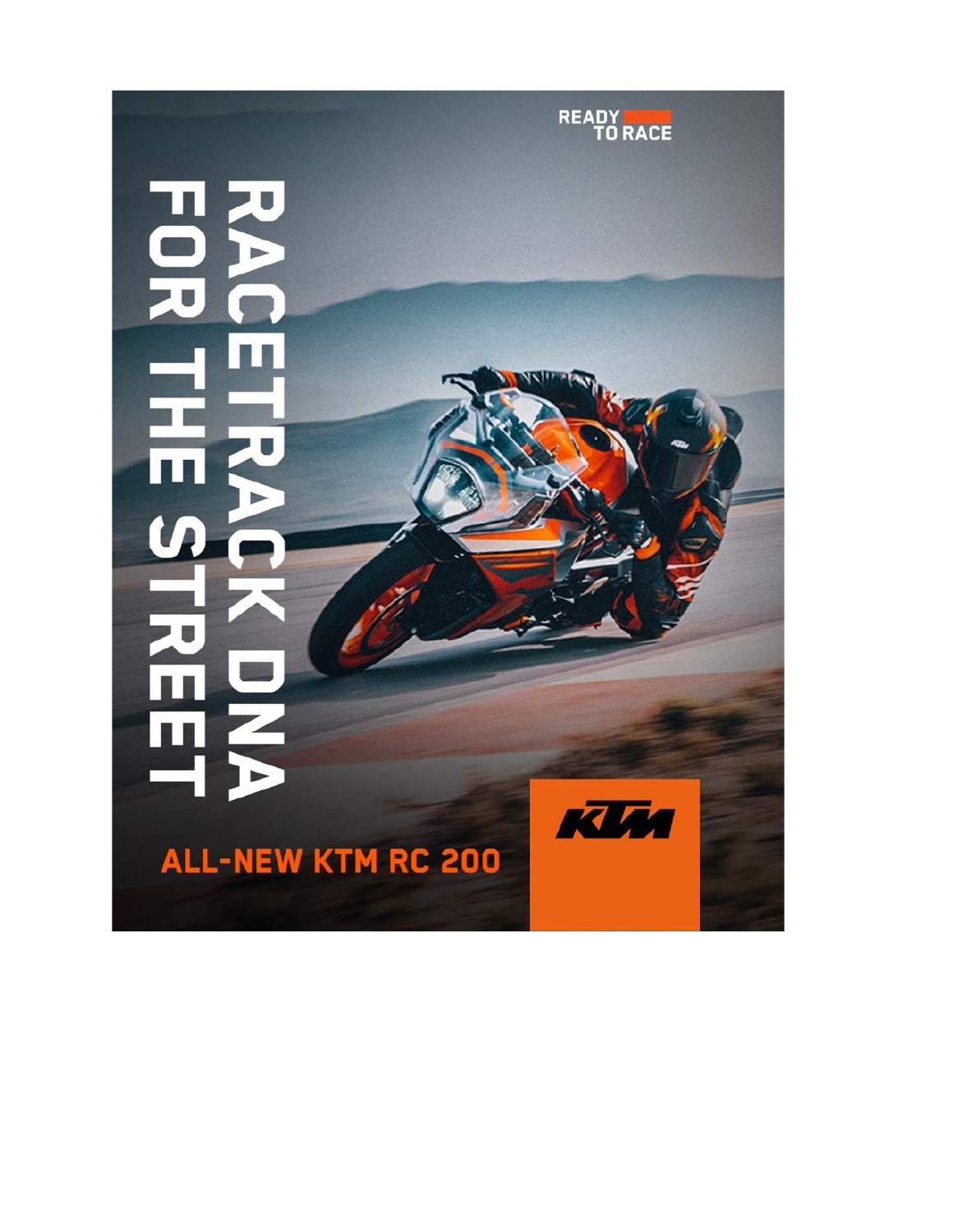